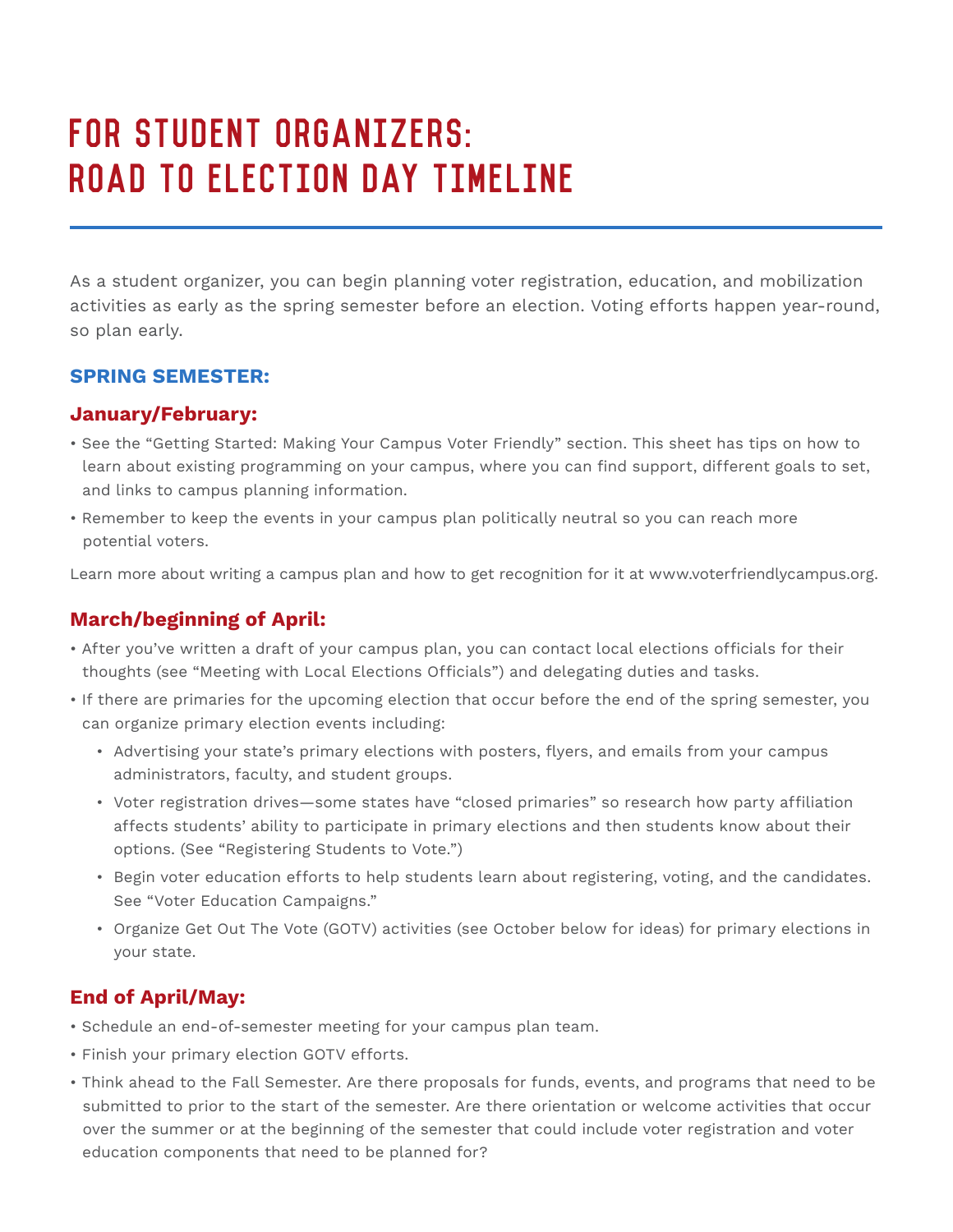# **FALL SEMESTER:**

## **September:**

#### Week 1:

Start planning your National Voter Registration Day (NVRD) (www.nationalvoterregistrationday.org) event! See "Registering Students to Vote."

#### Week 2:

Begin completing tasks for NVRD and other voter registration programs.

Week 3:

Advertise your NVRD event. Share the NVRD graphics. Train volunteers to support voter registration events.

#### Week 4:

Have an awesome NVRD!

## **October:**

Week 1:

• Have residential life require resident advisors to include voter education in their residence halls.

- Bulletin boards with voter information
- Conduct residence programming on voter registration and how to vote
- Passing out reminders to vote to residents
- Post and share your school's Facebook, Twitter, and Instagram posts with Election Day graphics.

#### Week 2:

- Ask local candidates or a campaign representative (remain politically neutral by asking all candidates for a certain office) to speak on campus, possible events include:
	- Luncheon promoting civil dialogue about election
	- On-campus debates
	- Campaign speeches
	- Issue forums relevant to upcoming election topics
- Write a blog post for your school website about why you vote and the importance of voting to your campus community.
- Write an article about the local, state, or federal elections in a student publication, or submit a letter about the importance of voting.

#### Week 3:

- Craft campus-wide emails reminding students of everything they need to know before Election Day and work with administrators to send the emails to the campus. Have them come for a recognizable figure on campus such as the President, Mascot, or student leader. These should include:
	- Registration deadlines (if applicable)
	- Nearest polling locations (www.vote.org/polling-place-locator)